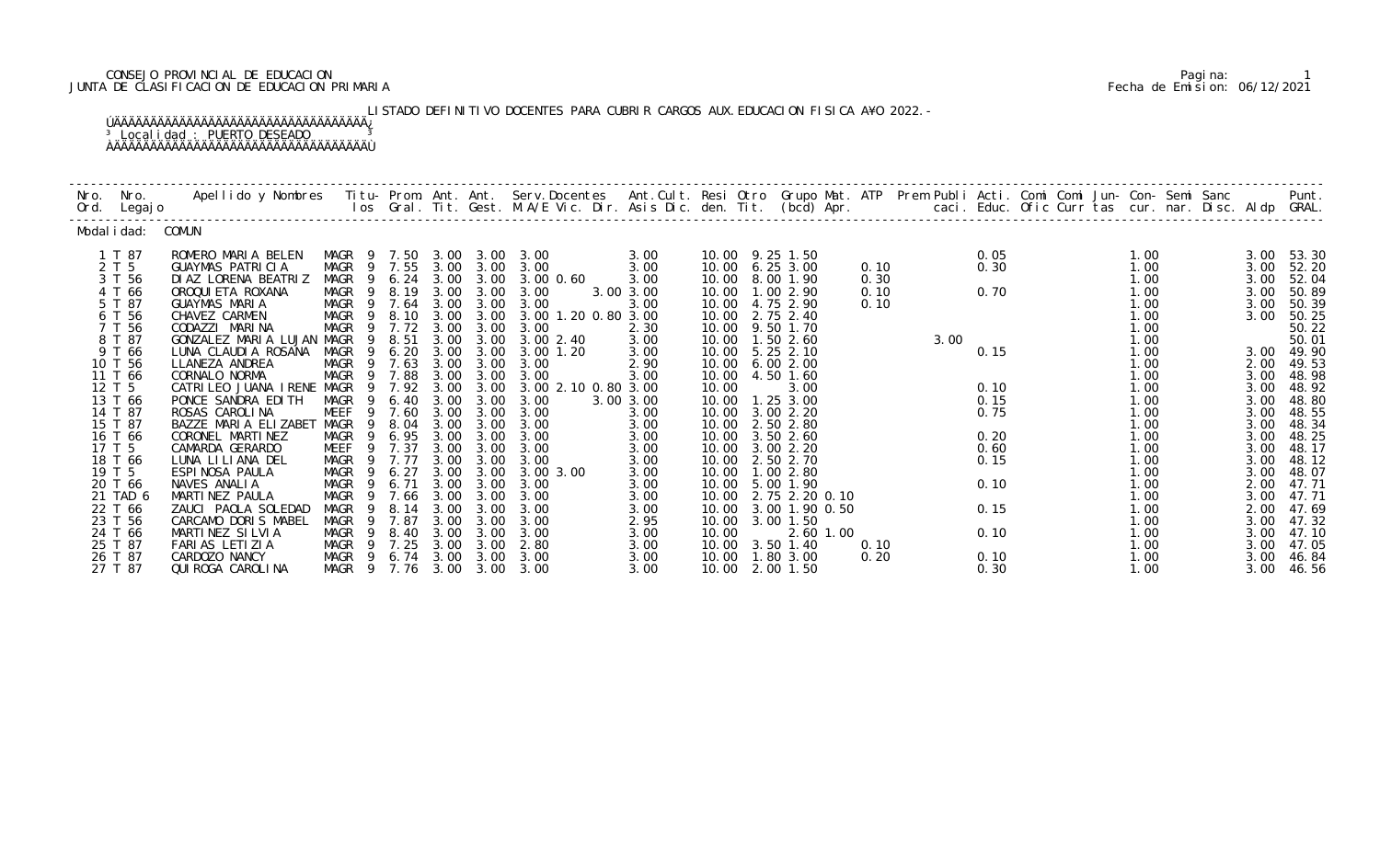# CONSEJO PROVINCIAL DE EDUCACION Pagina: 2 JUNTA DE CLASIFICACION DE EDUCACION PRIMARIA Fecha de Emision: 06/12/2021

# LISTADO DEFINITIVO DOCENTES PARA CUBRIR CARGOS AUX. EDUCACION FISICA A¥O 2022. –

| Nro. | Nro.<br>Ord. Legajo |                                  |                            |        |           |      |                  |           |  |           |       |                           |      |  |                   |  |                  |  |            |            |
|------|---------------------|----------------------------------|----------------------------|--------|-----------|------|------------------|-----------|--|-----------|-------|---------------------------|------|--|-------------------|--|------------------|--|------------|------------|
|      | 28 T 87             | IANNUZZI MARIA                   | MAGR 9 8.72 3.00 3.00 3.00 |        |           |      |                  |           |  | 3.00      | 10.00 | 2.40                      |      |  |                   |  | 1.00             |  | 3.00 46.12 |            |
|      | 29 T 5              | I BA¥EZ BARRANCO                 | MEEF 9 6.96 3.00 3.00 3.00 |        |           |      |                  |           |  | 3.00      | 10.00 | 2.90                      |      |  | 1.25              |  | 1.00             |  | 3.00       | 46.11      |
|      | 30 T 5              | FERNANDEZ FELIX                  | MAGR                       |        |           |      | 9 7.98 3.00 3.00 | 3.00      |  | 3.00      |       | 10.00 3.25 2.40           | 0.10 |  | 0.20              |  | $1.00$<br>$1.00$ |  |            | 45.93      |
|      | 31 T 56             | SAN MIGUEL MARCELA               | MAGR 9 6.77 3.00 3.00      |        |           |      |                  | 3.00      |  | 3.00 3.00 |       | 10.00  1.25  2.70         |      |  | 0.10              |  |                  |  |            | 45.82      |
|      | 32 T 5              | BARRI ONUEVO ROSA                | MAGR                       | - 9    | 8.02 3.00 |      | 3.00             | 3.00      |  | 3.00      | 10.00 | 2.60                      | 0.10 |  |                   |  | 1.00             |  | 3.00 45.72 |            |
|      | 33 TAD 6            | CASTA¥O MANUEL                   | MAGR 9 7.11                |        |           | 3.00 | 3.00             | 3.00      |  | 2.25      |       | 10.00 2.50 1.70           |      |  |                   |  | 1.00             |  | 3.00       | 45.56      |
|      | 34 T 56             | GOMEZ SILVANA                    | MEEF 9 8.14                |        |           | 3.00 | 3.00             | 3.00      |  | 2.90      |       | 10.00  1.00  2.30         |      |  | 0.10              |  | 1.00             |  | 2.00       | 45.44      |
|      | 35 T 87             | VEGA PATRICIA                    | MAGR                       | 9 7.91 |           | 3.00 | 3.00             | 3.00      |  | 3.00      | 10.00 | 2.30                      | 0.10 |  |                   |  | 1.00             |  | 3.00       | 45.31      |
|      | 36 9097             | JUAREZ NELIDA                    | MAGR                       | - 9    | 8.22      | 3.00 | 3.00             | 2.20      |  | 3.00      |       | 7.70 7.75 1.10            | 0.10 |  |                   |  |                  |  |            | 45.07      |
|      | 37 T 56             | BAIO DOMINGO MIGUEL              | MAGR 9 7.07                |        |           | 3.00 | 3.00             | 3.00 0.30 |  | 3.00      | 10.00 | 3.00                      |      |  | $0.20 \quad 0.50$ |  | 1.00             |  | 2.00       | 45.07      |
|      | 38 T 56             | SUAREZ ELIANA                    | MAGR 9 8.66 3.00           |        |           |      | 3.00             | 2.80      |  | 2.10      |       | 10.00 4.00 1.40           | 0.10 |  |                   |  | 1.00             |  |            | 45.06      |
|      | 39 T 87             | SALEMME GRACI ELA                | MAGR 9 7.36 3.00           |        |           |      | 3.00             | 3.00      |  | 3.00      |       | 10.00  1.00  1.60         |      |  | 0.10              |  | 1.00             |  | 3.00 45.06 |            |
|      | 40 5403             | HERRERO MIRTA                    | MAGR 9 9.20                |        |           | 3.00 | 3.00             | 3.00      |  | 3.00      | 10.00 | 1.80                      |      |  |                   |  |                  |  | 3.00       | 45.00      |
|      | 41 T 66             | FERNANDEZ SANDRA                 | MAGR 9 6.84                |        |           | 3.00 | 3.00             | 3.00      |  | 3.00      | 10.00 | 3.00                      |      |  |                   |  | 1.00             |  |            | 3.00 44.84 |
|      | 42 4508             | MARZI MIGUEL ANGEL               | MEEF 9 6.70                |        |           | 3.00 | 3.00             | 3.00      |  | 3.00      | 10.00 | 3.00                      |      |  | 1.05              |  |                  |  | 3.00 44.75 |            |
|      | 43 T 56             | QUI PI LDOR ALBA INES            | MAGR                       | 9 7.79 |           | 3.00 | 3.00             | 3.00      |  | 3.00      |       | 10.00 2.25 2.30 0.10 0.10 |      |  | 0.15              |  | 1.00             |  |            | 44.69      |
|      | 44 T 56             | ZAMBON RAMON IGNACIO MAGR        |                            | - 9    | 7.31      | 3.00 | 3.00             | 3.00      |  | 3.00      | 10.00 | 2.30                      |      |  |                   |  | 1.00             |  | 3.00       | 44.61      |
|      | 45 T 66             | MOLINA CELIA                     | MAGR 9 7.82                |        |           | 3.00 | 3.00             | 3.00      |  | 3.00      |       | 10.00 3.25 1.50           |      |  |                   |  | 1.00             |  |            | 44.57      |
|      | 46 T 5              | ESCUBILLA HIGINIA                | MAGR 9 6.78                |        |           | 3.00 | 3.00             | 3.00      |  | 3.00      | 10.00 | 2.50                      | 0.10 |  | 0.05              |  | 1.00             |  | 3.00 44.43 |            |
|      | 47 T 5              | SANTANA CAROLINA                 | MAGR 9 7.31                |        |           | 2.40 | 3.00             | 2.40      |  | 2.50      | 10.00 | 2.50 1.20                 |      |  |                   |  | 1.00             |  | 3.00       | 44.31      |
|      | 48 T 66             | GOMEZ JORGE ANTONIO              | MAGR                       | - 9    | 6.60      | 3.00 | 3.00             | 3.00      |  | 3.00      | 10.00 | 2.40                      | 0.10 |  | 0.10              |  | 1.00             |  | 3.00       | 44.20      |
|      | 49 T 87             | CUSSI SOFIA ANTONIA              | MAGR                       | 9 7.06 |           | 3.00 | 3.00             | 3.00      |  | 3.00      | 10.00 | 1.80                      | 0.10 |  | 0.10              |  | 1.00             |  | 3.00 44.06 |            |
|      | 50 10325            | COSIO VILMA ANGELINA MAGR        |                            | 9 7.50 |           | 2.20 | 1.75             | 2.40      |  | 3.00      |       | 4.90 9.00 1.20            |      |  |                   |  |                  |  | 3.00 43.95 |            |
|      | 51 T 56             | MARTINEZ CARLOS                  | MEEF                       | 9 7.88 |           | 3.00 | 3.00             | 3.00      |  | 3.00      |       | 10.00  1.50  1.80         |      |  | 0.75              |  | 1.00             |  |            | 43.93      |
|      | 52 T 87             | VEGA CAROLINA RAQUEL             | MAGR                       | -9     | 7.23      | 2.40 | 2.75             | 2.40      |  | 1.40      |       | 10.00 3.50 1.20           |      |  |                   |  | 1.00             |  | 3.00 43.88 |            |
|      | 53 T 5              | CABRERA GRACI ELA                | MAGR                       | 9 7.36 |           | 3.00 | 3.00             | 3.00      |  | 3.00      | 9.10  | 2.40                      |      |  |                   |  | 1.00             |  | 3.00 43.86 |            |
|      | 54 T 87             | GARCIA MARISA GLADYS MAGR 9 8.64 |                            |        |           | 3.00 | 3.00             | 3.00      |  | 3.00      | 10.00 | 1.80                      |      |  | 0.90              |  | 1.00             |  |            | 43.34      |
|      | 55 T 5              | MERCADO MARIANA                  | MAGR 9 8.52 3.00           |        |           |      | 3.00             | 3.00      |  | 1.20      | 10.00 | 1.60                      |      |  |                   |  | 1.00             |  | 3.00 43.32 |            |
|      | 56 7335             | GUAYMAS PAULA                    | MAGR 9 6.25 3.00 3.00 2.80 |        |           |      |                  |           |  | 0.95      |       | 10.00 3.50 1.40           |      |  |                   |  |                  |  |            | 3.00 42.90 |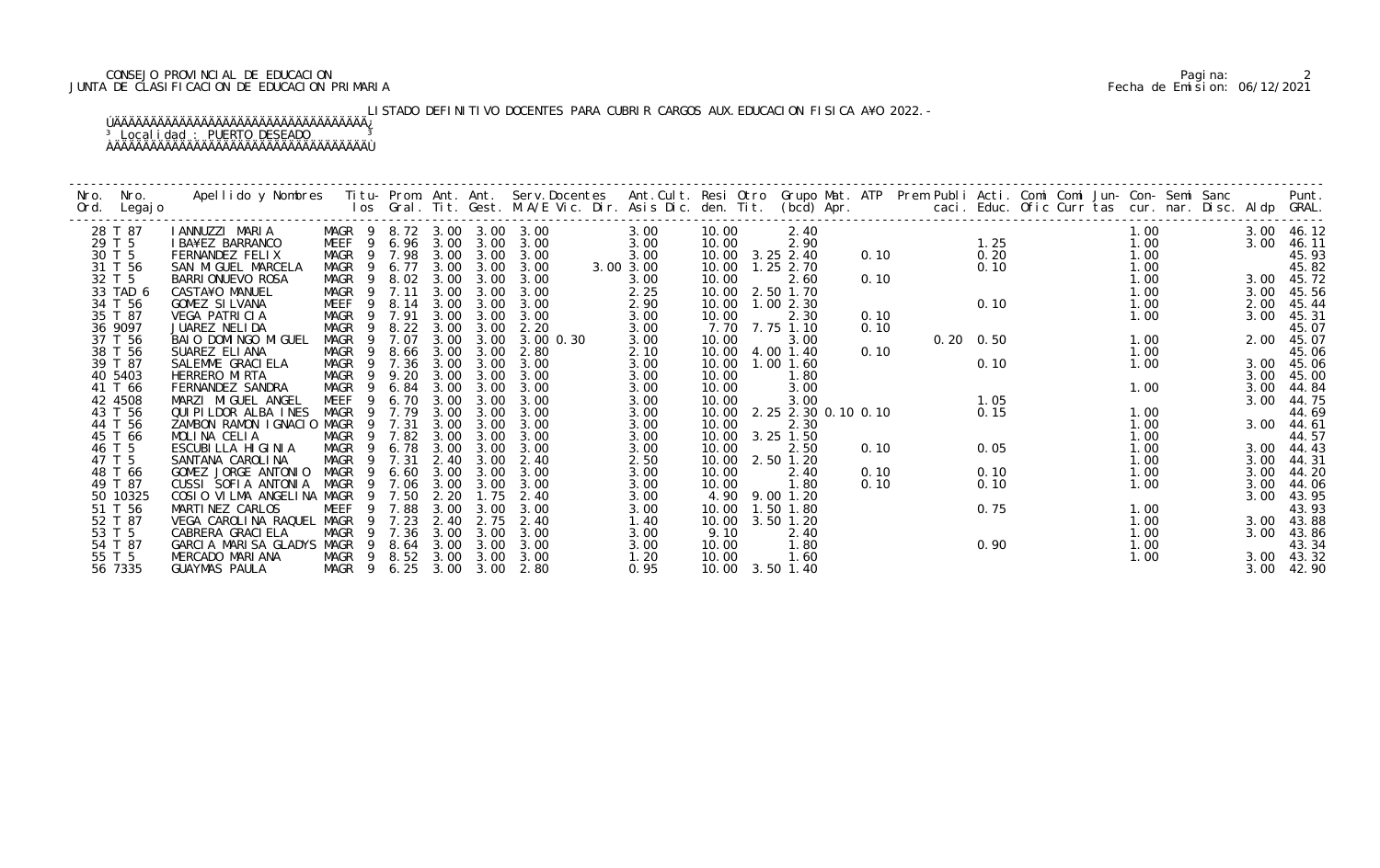# CONSEJO PROVINCIAL DE EDUCACION Pagina: 3 JUNTA DE CLASIFICACION DE EDUCACION PRIMARIA Fecha de Emision: 06/12/2021

# LISTADO DEFINITIVO DOCENTES PARA CUBRIR CARGOS AUX. EDUCACION FISICA A¥O 2022. –

| Nro. | Nro.<br>Ord. Legajo | Apellido y Nombres Iitu-Prom. Ant. Ant. Serv.Docentes Ant.Cult. Resi Otro Grupo Mat. ATP Prem Publi Acti. Comi Comi Jun-Con-Semi Sanc Punt.<br>Ios Gral. Tit. Gest. M.A/E Vic. Dir. Asis Dic. den. Tit. (bcd) Apr. |                            |             |                   |                   |                            |              |       |      |                                     |           |      |      |                                                              |  |      |  |              |            |
|------|---------------------|--------------------------------------------------------------------------------------------------------------------------------------------------------------------------------------------------------------------|----------------------------|-------------|-------------------|-------------------|----------------------------|--------------|-------|------|-------------------------------------|-----------|------|------|--------------------------------------------------------------|--|------|--|--------------|------------|
|      | 57 5384             | LOPEZ PAULA JULIETA MAGR 9 7.69 3.00 3.00 3.00                                                                                                                                                                     |                            |             |                   |                   |                            | 3.00         | 10.00 |      | 2.10                                |           |      |      |                                                              |  |      |  |              | 2.00 42.79 |
|      | 58 6221             | QUI PI LDOR ESTELA                                                                                                                                                                                                 |                            |             |                   |                   | MAGR 9 6.57 3.00 3.00 2.50 | 3.00         |       |      | 10.00 4.25 1.30                     |           |      |      | 0.15                                                         |  |      |  |              | 42.62      |
|      | 59 T 56             | DA PALMA RAUL                                                                                                                                                                                                      | MAGR 9 7.27                |             |                   |                   | 3.00 3.00 3.00             | 3.00         |       |      | 10.00  1.50  1.70                   |           |      |      |                                                              |  |      |  |              | 42.62      |
|      | 60 6338             | EL HARES LEONARDO                                                                                                                                                                                                  | MAGR 9 8.89                |             |                   |                   | 3.00 3.00 1.40             | 3.00         |       |      | 10.00  0.50  0.70  0.40  2.00  0.10 |           |      |      | $\begin{array}{ccc} 0.15 & & 1.00 \\ 0.10 & & & \end{array}$ |  |      |  |              | 41.99      |
|      | 61 6605             | HERRERA DANI ELA                                                                                                                                                                                                   | MAGR 9 8.15 3.00 3.00      |             |                   |                   | 1.80                       | 3.00         | 10.00 |      | 3.00 0.90                           |           |      |      |                                                              |  |      |  |              | 41.85      |
|      | 62 5133             | ZAUSI MARIA                                                                                                                                                                                                        | MEEF 9 7.28                |             | 3.00              | 3.00              | 3.00                       | 3.00         | 10.00 |      | 1.50                                |           |      |      | $2.00$<br>$0.60$                                             |  |      |  |              | 41.78      |
|      | 63 T 56             | RAMIREZ JULIA TERESA MAGR 9 7.29                                                                                                                                                                                   |                            |             | 3.00              | 3.00              | 3.00                       | 3.00         | 10.00 |      | 2.40                                |           |      |      |                                                              |  | 1.00 |  |              | 41.69      |
|      | 64 T 5              | CASTRO ESTRELLA                                                                                                                                                                                                    | MEEF                       | 9 7.32      | 3.00              | 3.00              | 3.00                       | 3.00         | 10.00 |      | 1.60                                |           |      |      |                                                              |  | 1.00 |  |              | 41.52      |
|      | 65 T 56             | VALENCIANO JULIETA N MAGR                                                                                                                                                                                          |                            | 9 7.25      |                   | 3.00 3.00         | 3.00                       | 3.00         | 10.00 |      | 1.90                                |           |      |      |                                                              |  | 1.00 |  |              | 41.15      |
|      | 66 10045            | SANTI MARIA SOLEDAD                                                                                                                                                                                                | MAGR                       | 8.24        | 1.80              | 2.25              | 1.80                       | 3.00         |       |      | 10.00  1.00  0.90                   |           |      | 0.15 |                                                              |  |      |  | 3.00         | 41.14      |
|      | 67 T 66             | RAMIREZ MARIA ALICIA MAGR                                                                                                                                                                                          |                            | - 9         | $6.22 \quad 3.00$ | 3.00              | 3.00                       | 3.00         | 10.00 |      | 2.90                                |           |      |      |                                                              |  | 1.00 |  |              | 41.12      |
|      | 68 6917             | SALINAS ROSALIA                                                                                                                                                                                                    | MAGR 9 7.32                |             |                   | $3.00 \quad 3.00$ | 3.00                       | 1.00         | 10.00 |      | 1.50                                |           |      |      |                                                              |  |      |  | 3.00         | 40.82      |
|      | 69 T 87             | ESPINOSA RICARDO                                                                                                                                                                                                   | MAGR 9 6.04 3.00 3.00 3.00 |             |                   |                   |                            | 3.00         | 10.00 |      | 2.60                                |           |      |      |                                                              |  | 1.00 |  |              | 40.64      |
|      | 70 T 87             | ACU¥A SERGIO                                                                                                                                                                                                       | MEEF                       | 8.17<br>- 9 | 1.80              | 2.00              | 1.80                       | 2.70         | 10.00 |      | 0.90                                |           |      |      |                                                              |  | 1.00 |  |              | 3.00 40.37 |
|      | 71 7836             | GUTI ERREZ GRACI ELA                                                                                                                                                                                               | MAGR 9 7.27                |             | 3.00              | 3.00              | 2.80                       | 2.75         |       |      | 9.80 1.00 1.40                      |           | 0.30 |      |                                                              |  |      |  |              | 40.32      |
|      | 72 7450             | MI RANDA NATALI A                                                                                                                                                                                                  | MAGR 9 7.11                |             | 3.00              | 3.00              | 3.00                       | 2.50         |       |      | 10.00  1.00  1.50                   |           |      |      |                                                              |  |      |  |              | 40.11      |
|      | 73 8416             | ZALAZAR DEBORA                                                                                                                                                                                                     | MAGR                       | 9 7.03      |                   | 2.60 3.00         | 2.50                       | 1.65         | 9.10  |      | 2.20                                |           |      |      |                                                              |  |      |  | 3.00         | 40.08      |
|      | 74 7558             | JUAREZ RAMONA                                                                                                                                                                                                      | MAGR 9 7.34                |             | 3.00              | 3.00              | 2.90                       | 0.40         | 10.00 |      | 3.00 1.40                           |           |      |      |                                                              |  |      |  |              | 40.04      |
|      | 75 412              | MARQUES SIMOES                                                                                                                                                                                                     | MAGR                       | - 9<br>8.45 | 3.00              | 3.00              | 2.30                       | 3.00         | 10.00 |      | 1.20                                |           |      |      | 0.05                                                         |  |      |  |              | 40.00      |
|      | 76 6928             | FARHAT JOSE EFRAIN                                                                                                                                                                                                 | MEEF <sub>9</sub>          | 6.83        | 3.00              | 3.00              | 2.30                       | 3.00         |       |      | 10.00  1.50  1.10                   |           |      |      | 0.15                                                         |  |      |  |              | 39.88      |
|      | 77 6350             | GODOY LAURA AMORINA                                                                                                                                                                                                | MAGR                       | 8.93<br>- 9 | 3.00              | 3.00              |                            | 2.80         | 10.00 | 3.00 |                                     |           |      |      |                                                              |  |      |  |              | 39.73      |
|      | 78 6194             | ULLOA ANA DELIA                                                                                                                                                                                                    | MAGR 9                     | 8.15        | 3.00              | 3.00              | 0.60                       | 1.35         | 10.00 |      | 4.25 0.30                           |           |      |      |                                                              |  |      |  |              | 39.65      |
|      | 79 4318             | TOLA BETTINA MARIEL                                                                                                                                                                                                | MAGR 9                     | 8.65        | 3.00              | 3.00              | 1.80                       | 3.00         | 10.00 |      | 0.90                                |           |      |      | 0.15                                                         |  |      |  |              | 39.50      |
|      | 80 4982             | REBOTTARO MARIA                                                                                                                                                                                                    | MAGR 9 8.39                |             | 3.00              | 3.00              | 1.40                       | 2.95         | 10.00 |      |                                     | 0.70 0.90 |      |      |                                                              |  |      |  |              | 39.34      |
|      | 81 T 66             | CORONEL CARLOS                                                                                                                                                                                                     | <b>MEEF</b>                | 6.88<br>9   | 2.60              | 3.00              | 2.60                       | 2.40         | 10.00 |      | 1.30                                |           |      |      | 0.25                                                         |  | 1.00 |  |              | 39.03      |
|      | 82 8128             | SALINAS STELLA MARIS MAGR 9                                                                                                                                                                                        |                            | 7.57        | 3.00              | 3.00              | 2.00                       |              | 9.80  |      | 1.00                                |           | 0.10 |      |                                                              |  |      |  | 3.00         | 38.47      |
|      | 83 6480             | FUENTEALBA JIMENA A MEEF 9 8.19 3.00 3.00<br>MILLALON SANDRA DEL MAGR 9 7.22                                                                                                                                       |                            |             |                   | 1.40 1.75         | 1.40<br>1.50               | 3.00         | 10.00 |      | 0.70<br>10.00 2.50 0.70             |           |      |      | 0.10                                                         |  |      |  |              | 38.39      |
|      | 84 10427            | TEVEZ ROBERTO CARLOS MAGR 9 5.14 3.00 3.00 2.80                                                                                                                                                                    |                            |             |                   |                   |                            | 1.00<br>0.80 | 10.00 |      | 1.40                                |           | 0.10 |      |                                                              |  |      |  | 3.00<br>3.00 | 38.17      |
|      | 85 7560             |                                                                                                                                                                                                                    |                            |             |                   |                   |                            |              |       |      |                                     |           |      |      |                                                              |  |      |  |              | 38.14      |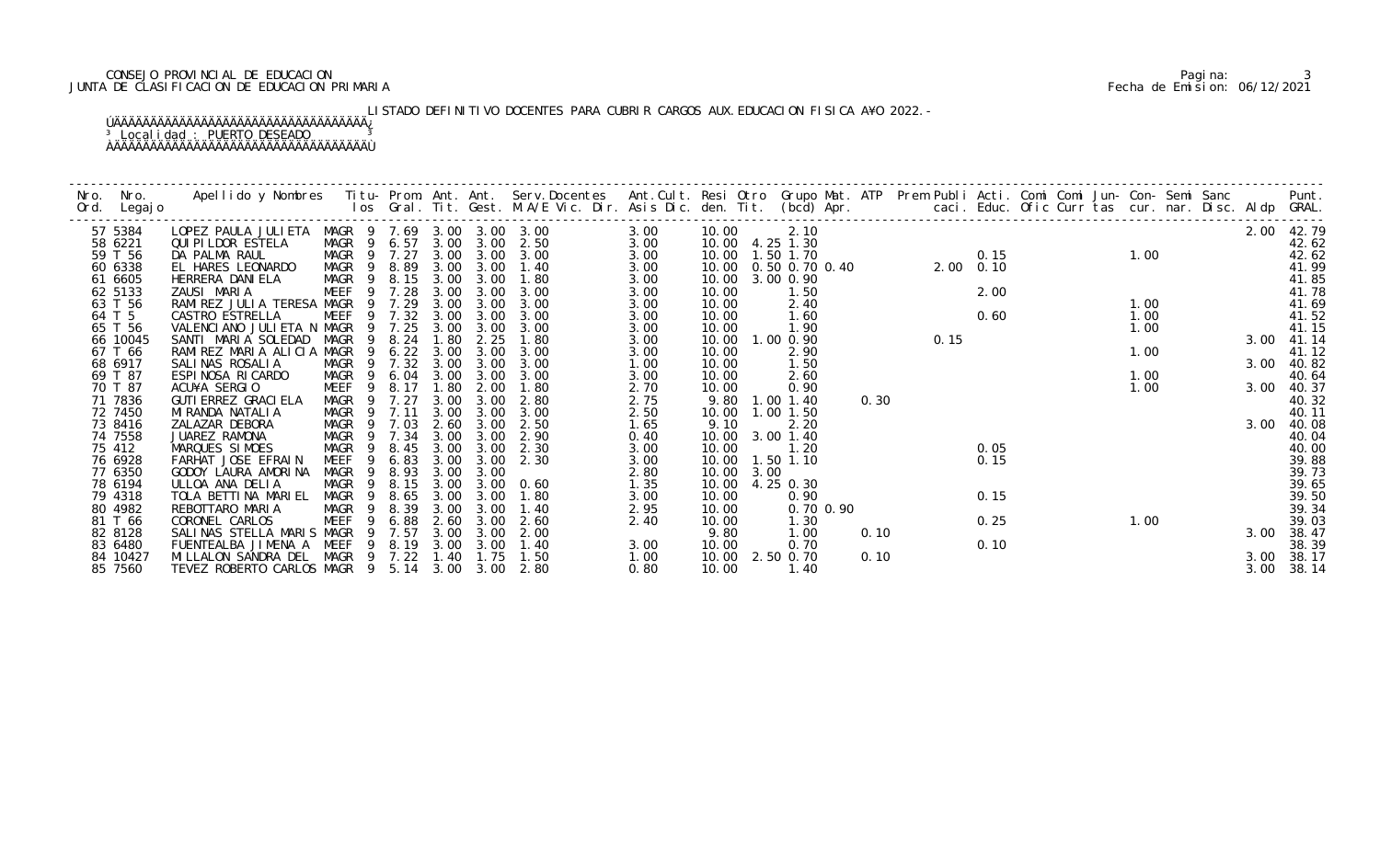# CONSEJO PROVINCIAL DE EDUCACION Pagina: 4 JUNTA DE CLASIFICACION DE EDUCACION PRIMARIA Fecha de Emision: 06/12/2021

# LISTADO DEFINITIVO DOCENTES PARA CUBRIR CARGOS AUX. EDUCACION FISICA A¥O 2022. –

| Nro. | Nro.                 | Apellido y Nombres  Titu- Prom. Ant. Ant. Serv.Docentes  Ant.Cult. Resi Otro Grupo Mat. ATP  Prem Publi Acti. Comi Comi Jun- Con- Semi Sanc        Punt.<br>Ios Gral. Tit. Gest. M.A/E Vic. Dir. Asis Dic. den. Tit. (bcd) Apr. |                  |                |              |              |              |                            |              |               |                   |      |      |      |  |      |      |                |
|------|----------------------|---------------------------------------------------------------------------------------------------------------------------------------------------------------------------------------------------------------------------------|------------------|----------------|--------------|--------------|--------------|----------------------------|--------------|---------------|-------------------|------|------|------|--|------|------|----------------|
|      | Ord. Legajo          |                                                                                                                                                                                                                                 |                  |                |              |              |              |                            |              |               |                   |      |      |      |  |      |      |                |
|      | 86 5574              | TOLA GIMENA ETHEL                                                                                                                                                                                                               |                  |                |              |              |              | MAGR 9 7.65 3.00 3.00 1.60 | 3.00         | 10.00         | 0.80              |      |      |      |  |      |      | 38.05          |
|      | 87 9591              | GONZAGA ESPINOSA                                                                                                                                                                                                                |                  |                |              |              |              | MAGR 9 9.78 1.80 2.50 2.00 | 0.70         |               | 10.00  1.00  1.00 |      | 0.10 | 0.10 |  |      |      | 37.98          |
|      | 88 7888              | ZALAZAR NATALIA                                                                                                                                                                                                                 | MAGR 9 6.70 2.60 |                |              |              |              | $3.00 \quad 2.60$          | 1.00         | 9.10          | 1.30              |      |      |      |  |      |      | 2.00 37.30     |
|      | 89 4321              | BUENO MARIA CARLA                                                                                                                                                                                                               |                  |                |              |              |              | MAGR 9 7.60 3.00 3.00 0.80 | 3.00         | 10.00         | 0.80              |      |      |      |  |      |      | 37.20          |
|      | 90 3657              | PANEBI ANCO ROSANA                                                                                                                                                                                                              | MAGR 9 8.29      |                |              | 3.00         | 3.00         | 0.40                       | 3.00         | 10.00         | 0.20              |      |      |      |  |      |      | 36.89          |
|      | 91 0375              | I RALA LORENA                                                                                                                                                                                                                   | MAGR 9 7.50 3.00 |                |              |              | 3.00         |                            | 3.00         | 10.00 1.25    |                   |      |      |      |  |      |      | 36.75          |
|      | 92 9393              | GEREZ PATRICIA                                                                                                                                                                                                                  | MAGR 9 7.66      |                |              | 3.00         |              | 2.75 2.20                  | 3.00         | 7.70          | 1.10              |      |      |      |  |      |      | 36.41          |
|      | 93 3946              | NAVES MARIA GABRIELA MAGR                                                                                                                                                                                                       |                  |                | 9 7.43       | 3.00         | 3.00         | 0.60                       | 3.00         | 10.00         | 0.30              |      |      |      |  |      |      | 36.33          |
|      | 94 T 56              | VALLEJO JESSI CA                                                                                                                                                                                                                | MEEF             | 9              | 8.63         | 1.80         | 2.25         | 1.80                       | 0.55         | 10.00         | 0.90              |      |      | 0.20 |  | 1.00 |      | 36.13          |
|      | 95 11017             | TEJEDOR MERCEDES                                                                                                                                                                                                                | MEEF 9 7.68      |                |              | 1.20         | 1.50         | 1.30                       | 2.40         |               | 7.70 1.50 0.60    |      |      |      |  |      | 3.00 | 35.88          |
|      | 96 10874             | RODRI GUEZ GABRI ELA                                                                                                                                                                                                            | MAGR 9 9.10      |                |              | 3.00         | 1.75         |                            |              | 10.00 3.00    |                   |      |      |      |  |      |      | 35.85          |
|      | 97 8782              | FERREYRA YONY EDGAR                                                                                                                                                                                                             | MAGR 9 6.50      |                |              | 3.00         |              | $3.00 \quad 2.40$          | 0.15         | 8.40          | 1.20              |      |      | 0.10 |  |      | 2.00 | 35.75          |
|      | 98 7698              | QUI¥ONES MYRIAN                                                                                                                                                                                                                 | MAGR 9           |                | 9.10         | 3.00         | 3.00         |                            | 1.55         | 10.00         |                   |      |      |      |  |      |      | 35.65          |
|      | 99 10614             | DIAZ NANCY BEATRIZ                                                                                                                                                                                                              | MAGR 9 7.68      |                |              | 3.00         |              | $1.75 \quad 0.90$          | 3.00         |               | 4.90 2.00 0.40    |      |      |      |  |      |      | 3.00 35.63     |
|      | 100 0397             | TAFRA SUSANA MARIEL                                                                                                                                                                                                             | MAGR 9 7.47      |                |              | 3.00         | 3.00         |                            | 2.65         | 10.00         |                   |      |      |      |  |      |      | 35.12          |
|      | 101 8562             | PALUMBO ANA KARINA                                                                                                                                                                                                              | MAGR             | $\overline{9}$ | 7.03         | 3.00         | 3.00         |                            | 3.00         | 10.00         |                   |      |      |      |  |      |      | 35.03          |
|      | 102 7903             | ROJAS ELSA MARIA                                                                                                                                                                                                                | MAGR 9           |                | 6.65         | 3.00         | 3.00         | 2.60                       | 0.25         | 9.10          | 1.30              |      |      | 0.10 |  |      |      | 35.00          |
|      | 103 11659            | DOMI NGUEZ DAI ANA                                                                                                                                                                                                              | MAGR 9 7.69      |                |              | 1.00         | 1.25         | 1.00                       | 0.50         |               | 10.00 1.00 0.50   |      |      |      |  |      |      | 3.00 34.94     |
|      | 104 10191            | LAIME MIRTA LIDIA                                                                                                                                                                                                               | MAGR 9           |                | 6.97         | 1.60         | 2.00         | 1.60                       | 0.60         |               | 5.60 3.50 0.80    | 0.10 |      |      |  |      |      | 3.00 34.77     |
|      | 105 0556             | FERNANDEZ SILVIA                                                                                                                                                                                                                | MEEF             |                | 9 6.36       | 3.00         | 3.00         |                            | 3.00         | 10.00         |                   |      |      | 0.35 |  |      |      | 34.71          |
|      | 106 10324            | HERNANDEZ SANDRA                                                                                                                                                                                                                | MAGR             |                | 7.20         | 1.60         | 2.00         | 0. 50                      | 1.10         | 10.00         | 0.20              |      |      |      |  |      |      | 3.00 34.60     |
|      | 107 12082            | RAPETTI BARBARA                                                                                                                                                                                                                 | MAGR             | $\overline{9}$ | 9 7.40       | 0.60         |              | $0.75$ 0.60                | 0.30         |               | 10.00 2.50 0.30   |      |      |      |  |      | 3.00 | 34.45          |
|      | 108 7058<br>109 8127 | QUI ROGA SI LVANA<br>LESCANO NATALIA                                                                                                                                                                                            | MAGR<br>MAGR     | 9              | 8.26<br>8.15 | 3.00<br>3.00 | 3.00<br>2.75 | 0.10                       | 0.90<br>2.05 | 10.00<br>9.10 |                   |      |      |      |  |      |      | 34.26<br>34.05 |
|      | 110 5632             |                                                                                                                                                                                                                                 |                  | $\overline{9}$ | 7.78         |              |              |                            |              |               |                   |      |      |      |  |      |      | 33.73          |
|      | 111 8129             | ESCALANTE MI LKA<br>VI LLAGRAN PAMELA                                                                                                                                                                                           | MAGR<br>MAGR     |                | 9 7.95       | 3.00<br>3.00 | 3.00<br>3.00 | 1.00                       | 0.95<br>0.10 | 10.00<br>9.10 | 0.50              |      |      |      |  |      |      | 33.65          |
|      | 112 9531             | NAVARRO VARGAS                                                                                                                                                                                                                  | MAGR 9 7.03      |                |              | 2.00         |              | 2.50 1.90                  | 0.30         | 10.00         | 0.90              |      |      |      |  |      |      | 33.63          |
|      | 113 11073            | PEREZ MAXIU DAVID                                                                                                                                                                                                               | MAGR 9 7.46 1.40 |                |              |              | 1.50         | 1.20                       | 1.15         |               | 4.20 4.00 0.60    |      |      |      |  |      | 3.00 | 33.51          |
|      | 114 6443             | LI COFF GEORGI NA                                                                                                                                                                                                               |                  |                |              |              |              | MEEF 9 7.50 3.00 3.00 0.40 | 1.65         | 8.40          | 0.20              |      |      | 0.15 |  |      |      | 33.30          |
|      |                      |                                                                                                                                                                                                                                 |                  |                |              |              |              |                            |              |               |                   |      |      |      |  |      |      |                |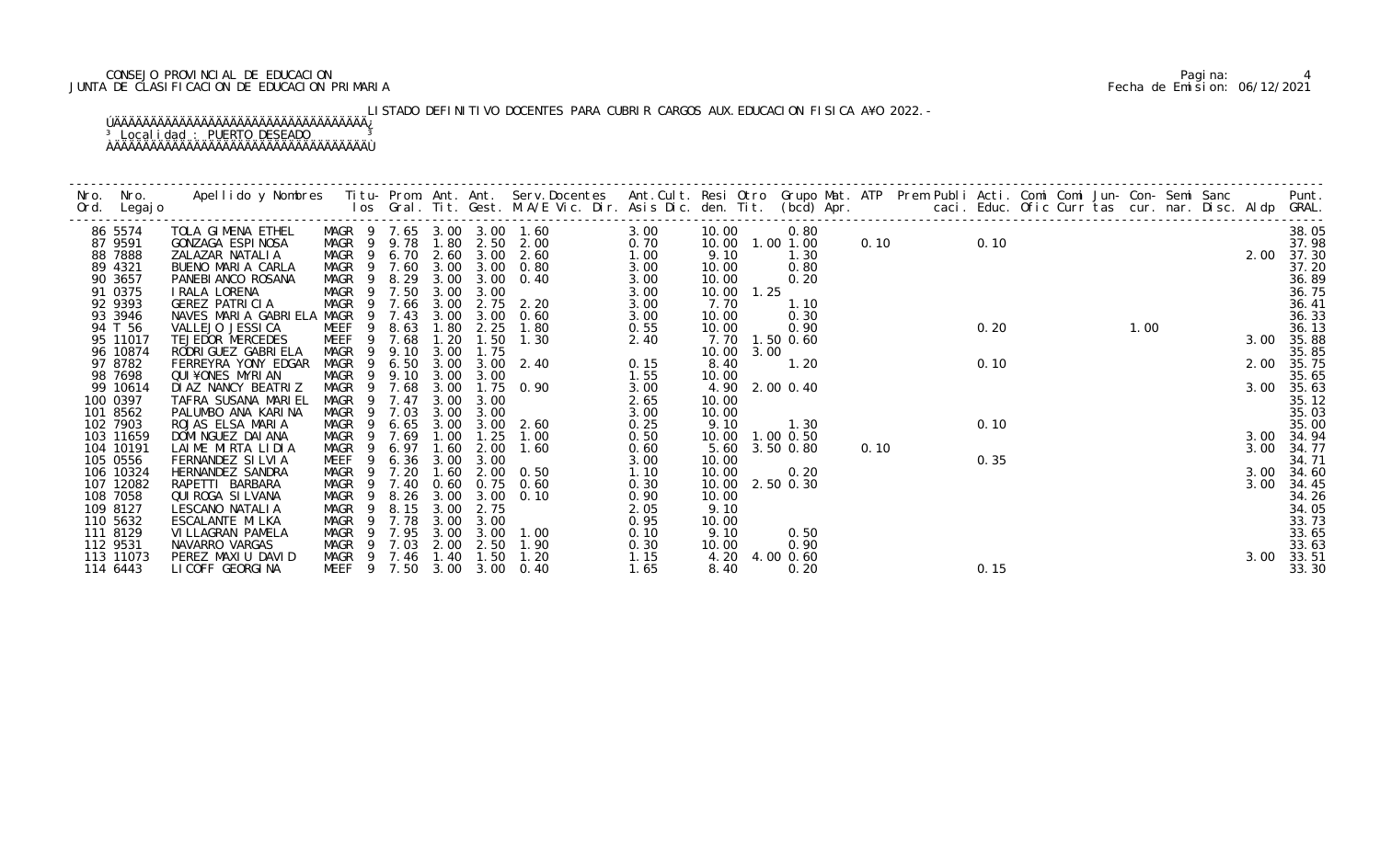# CONSEJO PROVINCIAL DE EDUCACION Pagina: 5 JUNTA DE CLASIFICACION DE EDUCACION PRIMARIA Fecha de Emision: 06/12/2021

LISTADO DEFINITIVO DOCENTES PARA CUBRIR CARGOS AUX. EDUCACION FISICA A¥O 2022. –

|         | Nro. Nro.<br>Ord. Legajo | Apellido y Nombres Titu- Prom. Ant. Ant. Serv.Docentes Ant.Cult. Resi Otro Grupo Mat. ATP Prem Publi Acti. Comi Comi Jun- Con- Semi Sanc Punt.<br>Ios Gral. Tit. Gest. M.A/E Vic. Dir. Asis Dic. den. Tit. (bcd) Apr. |                        |                            |           |           |                                                                   |      |                |                |      |  |      |  |      |  |      |                    |
|---------|--------------------------|-----------------------------------------------------------------------------------------------------------------------------------------------------------------------------------------------------------------------|------------------------|----------------------------|-----------|-----------|-------------------------------------------------------------------|------|----------------|----------------|------|--|------|--|------|--|------|--------------------|
|         | 115 9078                 | MERCADO ADRIANA MAGR 9 6.28 2.40 2.75 2.20<br>ROLDAN ROQUE ANTONIO MAGR 9 6.92 3.00 3.00 1.80                                                                                                                         |                        |                            |           |           |                                                                   | 0.10 | 8.40 1.00 1.10 |                |      |  |      |  |      |  |      | 33.23              |
|         | 116 8796                 |                                                                                                                                                                                                                       |                        |                            |           |           |                                                                   |      | 8.40           |                | 0.90 |  |      |  |      |  |      | 33.22              |
|         | 117 10182                | PLETI COSI CH FJELL                                                                                                                                                                                                   |                        |                            |           |           | MEEF 9 8.23 1.60 2.00 1.10                                        |      | 10.00          |                | 0.50 |  |      |  |      |  |      | 33.13              |
|         | 118 7842                 | BARBOZA NADIA ANAHI                                                                                                                                                                                                   |                        | MAGR 9 8.16 3.00 3.00      |           |           | $0.20$<br>0.70<br>0.10                                            |      | 9.80           |                |      |  | 0.10 |  |      |  |      | 32.96              |
|         | 119 8713                 | VERON NI COLAS                                                                                                                                                                                                        |                        |                            |           |           | MAGR 9 6.66 2.40 3.00 2.00                                        |      | 8.40           |                | 1.10 |  |      |  |      |  |      | 32.66              |
|         | 120 9322                 | SOPAGA MIGUEL ANGEL MEEF 9 7.30 2.20                                                                                                                                                                                  |                        |                            |           |           | 2.75 0.40                                                         | 0.45 | 10.00          |                | 0.20 |  |      |  |      |  |      | 32.40              |
|         | 121 11877                | PEREZ JULI ETA                                                                                                                                                                                                        |                        | MAGR 9 8.11                | 0.80      | 1.00      | 0.20                                                              | 3.00 | 10.00          |                | 0.10 |  |      |  |      |  |      | 32.21              |
|         | 122 11098                | SILVA RAFAELA ROXANA MAGR 9 7.28                                                                                                                                                                                      |                        |                            | 1.40      | 1.50      | 1. 20                                                             |      |                | 4.20 4.00 0.60 |      |  |      |  |      |  | 3.00 | 32.18              |
|         | 123 9043                 | SALAS CESAR DANIEL                                                                                                                                                                                                    |                        | MEEF 9 6.84                | 2.60      | 2.50      | 0.10                                                              | 2.35 | 8.40           |                |      |  | 0.25 |  |      |  |      | 32.04              |
|         | 124 10160                | MARUCCO JUAN JOSE                                                                                                                                                                                                     | MAGR<br>$\overline{9}$ | 9.30                       | 1.60      | 2.00      |                                                                   | 0.10 | 10.00          |                |      |  |      |  |      |  |      | 32.00              |
|         | 125 12424                | PALDINI MICAELA                                                                                                                                                                                                       |                        | MAGR 9 7.96 0.40           |           |           | $0.50 \quad 0.30$                                                 | 0.35 | 10.00          |                | 0.10 |  |      |  |      |  | 3.00 | 31.61              |
|         | 126 9309                 | LUCARELLI AGUSTIN                                                                                                                                                                                                     | MAGR                   | 9 9.68                     | 2.20      | 3.00      | 0.20                                                              | 0.30 | 7.00           |                | 0.10 |  |      |  |      |  |      | 31.48              |
|         | 127 8714                 | CALDERON ADRIANA                                                                                                                                                                                                      |                        | MAGR 9 7.65                |           | 2.60 3.00 | 0.40                                                              |      | 8.40           |                | 0.30 |  |      |  |      |  |      | 31.35              |
|         | 128 11555                | WILSON NOELIA EMILIA MAGR                                                                                                                                                                                             |                        | 9 9.44                     | 1.00      | 1.25      |                                                                   | 0.60 | 10.00          |                |      |  |      |  |      |  |      | $31.29$<br>$31.18$ |
|         | 129 12051                | FERNANDEZ SONIA                                                                                                                                                                                                       |                        | MAGR 9 7.78                | 0.60      |           | $0.75$ 0.60                                                       | 0.45 |                | 7.70 4.00 0.30 |      |  |      |  |      |  |      |                    |
|         | 130 9986                 | CACERES VERONICA                                                                                                                                                                                                      |                        | MEEF 9 6.23                | 1.80      |           | $2.25$ 0.10                                                       | 1.50 | 10.00          |                |      |  | 0.05 |  |      |  |      | 30.93              |
|         | 131 12593                | LOBONES NI EVES                                                                                                                                                                                                       |                        | MAGR 9 8.07                | 0.40      | 0.25      |                                                                   | 3.00 | 10.00          |                |      |  |      |  |      |  |      | 30.72              |
| 132 T 5 |                          | SOSA PATRICIA                                                                                                                                                                                                         | 9<br>MEEF              | 8.11                       | 1.80      | 2.25      | 1.40                                                              | 0.80 | 5.60           |                | 0.70 |  |      |  | 1.00 |  |      | 30.66              |
|         | 133 10092                | ALMIRON LUISA LAURA                                                                                                                                                                                                   | MAGR<br>$\overline{9}$ | 7.93                       | 2.00      | 2.25      | 0.40                                                              | 0.20 | 7.70 0.50 0.60 |                |      |  |      |  |      |  |      | 30.58              |
|         | 134 9803                 | ZINI BRUNO DANIEL                                                                                                                                                                                                     |                        | MEEF 9 7.87                | 2.00      |           | 2.50 0.40                                                         | 0.50 | 7.00           | $1.00$ 0.20    |      |  |      |  |      |  |      | 30.47              |
|         | 135 11569                | MENDEZ CLAUDIA                                                                                                                                                                                                        |                        | MAGR 9 8.15                | 1.00      |           | $1.25 \quad 0.50$                                                 | 0.40 | 7.00           |                | 0.10 |  |      |  |      |  | 3.00 | 30.40              |
|         | 136 9601                 | COLIBORO LUCAS                                                                                                                                                                                                        |                        | MEEF 9 7.69                | 1.80      | 1.75      |                                                                   | 0.15 | 10.00          |                |      |  |      |  |      |  |      | 30.39              |
|         | 137 10597                | NARDELLI CINTIA                                                                                                                                                                                                       | 9<br>MAGR              | 8.07                       | 1.40      | 1.75      |                                                                   | 0.85 | 9.10           |                |      |  |      |  |      |  |      | 30.17              |
|         | 138 11448                | DUARTE FABIO ROBERTO MEEF                                                                                                                                                                                             | 9                      |                            | 7.92 0.80 |           | $1.00 \quad 0.90$<br>$\begin{array}{c} 1.10 \\ 0.4^r \end{array}$ |      | 10.00          |                | 0.40 |  |      |  |      |  |      | 30.02              |
|         | 139 11639                | GALLARDO LI LI ANA                                                                                                                                                                                                    |                        | MAGR 9 7.88                | 1.00      | 1.00      |                                                                   |      | 10.00          |                |      |  |      |  |      |  |      | 29.98              |
|         | 140 11443                | GONZALEZ NATALIA                                                                                                                                                                                                      | MEEF <sub>9</sub>      | 8.19                       | 1.00      | 1.25      |                                                                   |      | 10.00          |                |      |  |      |  |      |  |      | 29.89              |
|         | 141 9629                 | ROUGIER MARIA                                                                                                                                                                                                         |                        | MAGR 9 8.01                |           | 3.00 2.25 |                                                                   | 2.20 | 4.90 0.50      |                |      |  |      |  |      |  |      | 29.86              |
|         | 142 11561                | ESPINOZA SUSANA                                                                                                                                                                                                       |                        | MAGR 9 8.68 0.80           |           | 1.00      |                                                                   | 0.30 | 10.00          |                |      |  |      |  |      |  |      | 29.78              |
|         | 143 12136                | SINCHES LINDA                                                                                                                                                                                                         |                        | MAGR 9 6.83 0.60 0.75 0.50 |           |           |                                                                   | 0.40 | 8.40           |                | 0.20 |  |      |  |      |  | 3.00 | 29.68              |
|         |                          |                                                                                                                                                                                                                       |                        |                            |           |           |                                                                   |      |                |                |      |  |      |  |      |  |      |                    |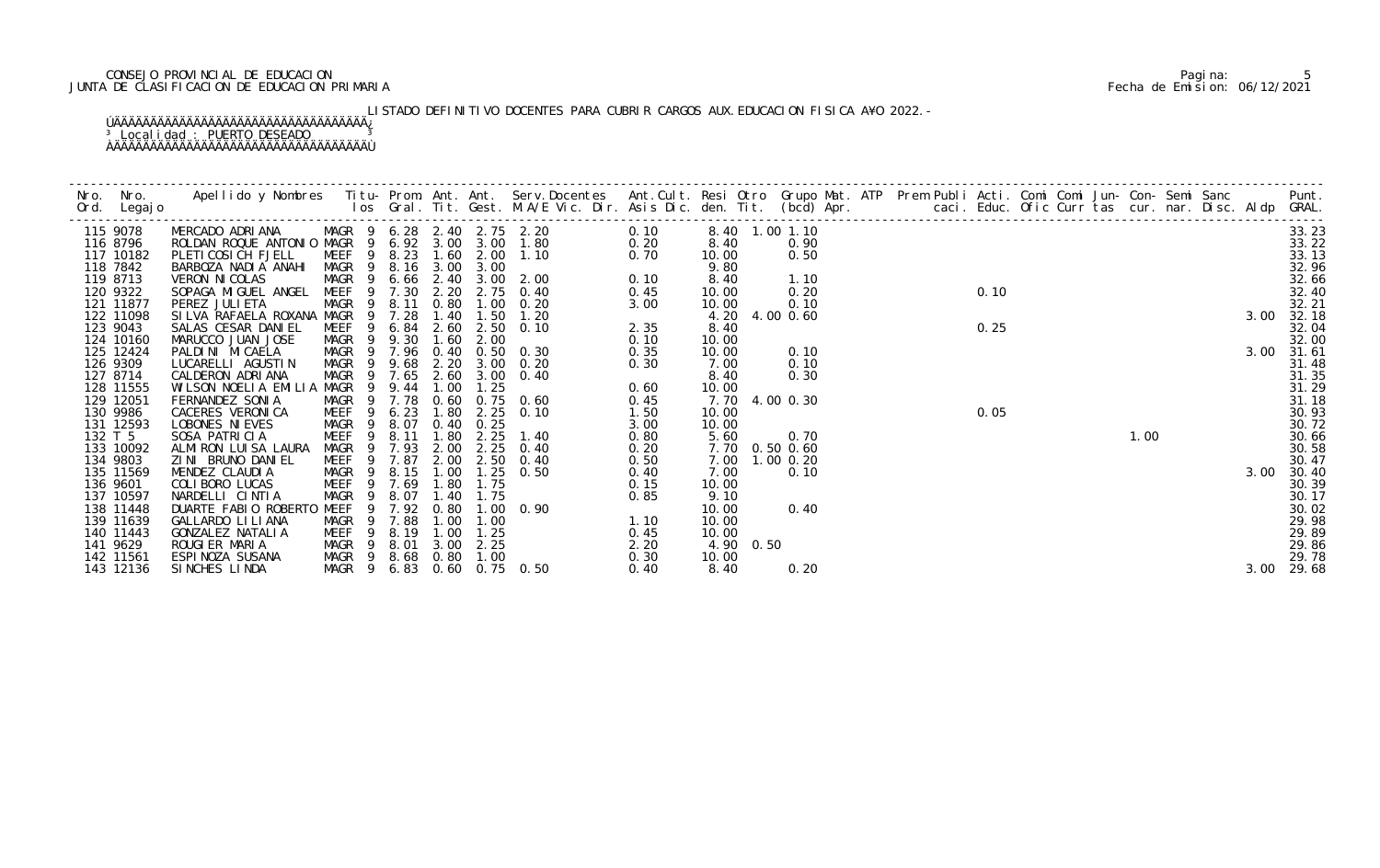# CONSEJO PROVINCIAL DE EDUCACION Pagina: 6 JUNTA DE CLASIFICACION DE EDUCACION PRIMARIA Fecha de Emision: 06/12/2021

LISTADO DEFINITIVO DOCENTES PARA CUBRIR CARGOS AUX. EDUCACION FISICA A¥O 2022. –

| 144 12078 |  |  |  |  | 7.00 5.00 |      |  |  |  |  |  |
|-----------|--|--|--|--|-----------|------|--|--|--|--|--|
| 145 12030 |  |  |  |  | 10.00     |      |  |  |  |  |  |
| 146 12175 |  |  |  |  | 10.00     | 0.10 |  |  |  |  |  |
| 147 10224 |  |  |  |  | 4.90      | 0.50 |  |  |  |  |  |
| 148 12748 |  |  |  |  | 10.00     |      |  |  |  |  |  |
| 149 9765  |  |  |  |  | 6.30      | 0.60 |  |  |  |  |  |
| 150 12132 |  |  |  |  | 10.00     |      |  |  |  |  |  |
| 151 12040 |  |  |  |  | 9.80      |      |  |  |  |  |  |
| 152 12686 |  |  |  |  | 10.00     |      |  |  |  |  |  |
| 153 10088 |  |  |  |  | 4.90      | 0.20 |  |  |  |  |  |
| 154 12429 |  |  |  |  | 10.00     |      |  |  |  |  |  |
| 155 12199 |  |  |  |  | 10.00     |      |  |  |  |  |  |
| 156 11185 |  |  |  |  | 3.50      | 0.70 |  |  |  |  |  |
| 157 12594 |  |  |  |  | 10.00     |      |  |  |  |  |  |
| 158 12431 |  |  |  |  | 9.10      |      |  |  |  |  |  |
| 159 10946 |  |  |  |  | 5.60      |      |  |  |  |  |  |
| 160 12589 |  |  |  |  | 10.00     |      |  |  |  |  |  |
| 161 12588 |  |  |  |  | 10.00     |      |  |  |  |  |  |
| 162 12735 |  |  |  |  | 10.00     |      |  |  |  |  |  |
| 163 12699 |  |  |  |  | 10.00     |      |  |  |  |  |  |
| 164 10259 |  |  |  |  | 4.20      |      |  |  |  |  |  |
| 165 12840 |  |  |  |  | 10.00     |      |  |  |  |  |  |
| 166 12156 |  |  |  |  | 7.00      |      |  |  |  |  |  |
| 167 11782 |  |  |  |  | 5.60      |      |  |  |  |  |  |
| 168 11059 |  |  |  |  | 2.10      |      |  |  |  |  |  |
| 169 12114 |  |  |  |  | 2.10      |      |  |  |  |  |  |
| 170 10588 |  |  |  |  | 4.20      |      |  |  |  |  |  |
| 171 10347 |  |  |  |  | 4.90      |      |  |  |  |  |  |
| 172 12822 |  |  |  |  | 7.00      |      |  |  |  |  |  |